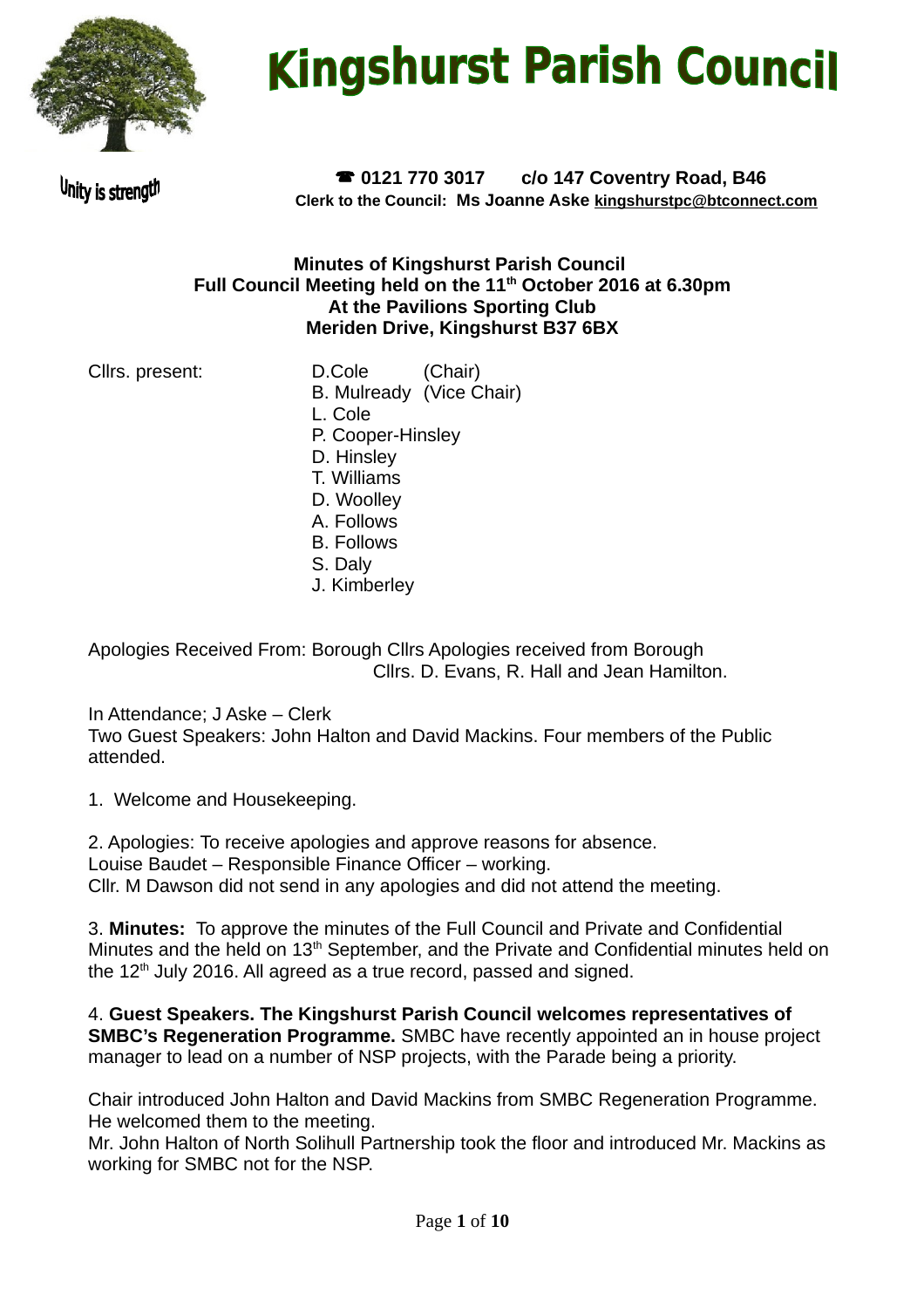Mr. Halton wanted to talk about the village centres that had been completed. Originally six were planned.

Commercial development was part of the partnership. But this had not been the success that had been hoped for the Partnership. It became clear that after two village centres out of the three proposed, SMBC stepped in to take on the development and deliver where commercial development could not.

Sigma the Commercial development had been working over the last two years on the plans for Kingshurst. But this turned out for them a commercially undeliverable project. So they decided to step away from it.

This resulted in SMBC stepping in to resource the Kingshurst Village Centre with the North Solihull Partnership. To deliver this commitment they have recruited David Mackin. He will lead on a number of projects within the Borough, but Kingshurst is the priority. Other activities like the Schools programmes are coming to an end as with the housing projects getting fewer. Mr. Halton said he would like to sit down with the Chair and go through a review as to what the partnership has done and what priorities need to be addressed for the future.

He asked if there were any questions from the Councillors.

Cllr. John Kimberley asked about the original six Villages. He asked how a partner can walk away from delivering the project.

Mr. Halton replied that the Partnership was set up to deliver 4000 new homes, ten schools and six village centres. With the economic climate in recent years is massively altered the plans. He went on to say that they did deliver 2000 homes and the six schools, and the village centres had to be curtailed. Any developers were not paid to do the village centres they were do them at their own risk. They came on board to fund the projects by themselves. Once they had firm proposals by commercial enterprises that is when the regeneration development says they will transfer the land to deliver the project. So if they couldn't get commercial involvement they would need to step away from the project. Chair Cole asked Mr. Halton about the schools. He mentioned that Kingshurst School is still building new classrooms for the extra numbers of children coming into the area. Mr. Halton replied that not delivering on the original plans of ten schools and 4000 new homes meant the numbers have gone down. He added as with all forecasts and projections they can move up and down. He also mentioned that to his understanding there will be a seventh new school subject to funding. All school places are regularly reviewed. He went on to say that with new housing developments, families move in and unless the children are the first intake age, problems can occur where there are no places for other year groups. This is because schools can take students from outside the catchment area to take up the places. In the future we will keep places for them. Chair Cole said that the first class standard of the schools are blighted by building and adding on more classrooms.

Mr. Halton said that Kingshurst had the first school. The idea of the programme was to try and deliver the regeneration across the whole of the area.

Cllr. Bev Follows asked how many properties have been built in the North of the Borough, the South and how many new schools were built and where.

Mr. Halton replied there have been no new schools built in the South. He will find out the information for her. He went on to say one of the key assets of the re-generation project from day one was education.

Cllr. Bev Follows said she would be interested to know.

John Halton said he would get the statistics and give them to the Clerk.

Mr. David Mackins remained seated as he felt more comfortable, he hadn't prepared anything more formal he wanted to introduce himself and said hopefully over the time he will get to know everyone.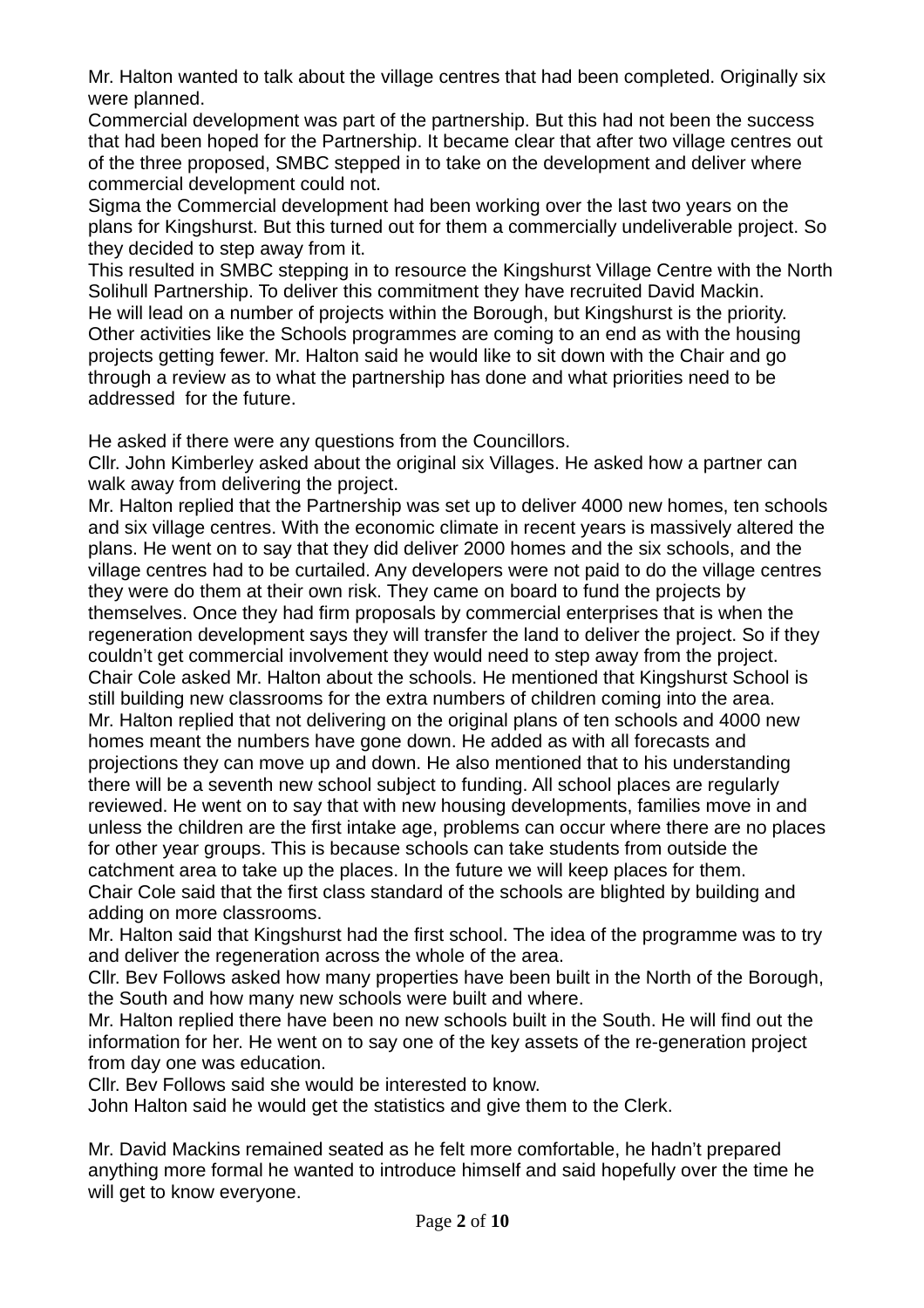He said as John said we have been held back because of SIPS involvement and now they have formally given up their interest in Kingshurst Village Centre. This meant that Solihull Council can take on the project.

David wanted to explain how they would approach the project; we would set high level parameters. He referred to Chelmund's Cross. He said that Kingshurst Village Centre is different because it has the residential housing. He said we need to work where we can with what exists at the moment. He said hopefully we can build on the strengths and build a quality place. He said the Parade has been there for fifty years and hopefully what they build will be there for another fifty years. He continued to say that they won't bulldoze everything as the upheaval to the residents and shops and business would not justify the outcome. He went on to say they would work with what is there. Some units and structures that are in a poor state will go. The Master plan process is starting at information gathering. Three aspects, the build form of what is there, the working with business's and their involvement and the opportunity of how Solihull Council provides public services. David went on to mention the library; they are working with this service of how to go forward. The building he said was not very nice and is getting to the end of its useful life. This he said would go and have the advantage of opening up the Parade. Over and above this it is how we will provide the public services. He also mentioned the GP clinic. They will look into how they can provide better public services. David mentioned that key issues will be consulted with members of the public as we are going into the winter months. Business occupiers need to be looked after. Any input from the public and property and development are important as a way forward. He hopes the Master plan will be drawn up by January February time. It will be a cost led project that needs to stack up in terms of durability but with quality and support for everyone. David said funding has been applied for from a number of external sources. He mentioned here the Government Autumn Statement and funding that is directly linked to this will be sought after. He is aware of the need to develop Kingshurst and funding for Kingshurst Village Centre fits into the criteria for grants available. David said he would come back to us in a couple of months to let us know how thing are going.

Cllr. Daly wanted to ask a question. She referred to the issue of the regeneration was now ten years. She wanted to know why it has taken so long to be looked at.

David Mackins replied that the funding from commercial schemes was not there. Cllr. Daly mentioned the repairs and maintenance of the buildings. She spoke of the dilapidated state the KPC office was in and the empty shops. She mentioned the Clerk working from home. She asked Mr. Mackins should the Parish Council despond and no one was interested in Kingshurst.

David Mackins replied that there were a lot of strand there. The master plan would be designed with a community hub style facility. He would certainly approach the Parish Council to see if they would like office space in the new facility.

Chair Cole said this was always envisaged.

David Mackins said in terms of the programme the master plan should be finalised in April or May of next year. Once this is in place they will have a better idea of what and where things will be going and some elements of the plan can be brought forward. He envisages the main start would be about 18 months. He did say it is impossible to envisage what is around the corner.

Cllr Daly said she wanted firm words on what is going to happen as in her opinion she has listened to waffle for ten years now.

Mr. John Halton said he understand where Cllr. Daly is coming from. He said we can tell you want we want to deliver nut there are no guarantees.

He understands that people have been promised schemes for years. But he went on the plans are reliant on commercial interest outside. Opportunities can be made to outside interests by us but we cannot make them come in. He referred to Burtons Way and Chelmunds' cross and a private company buying land to operate a dementia care home.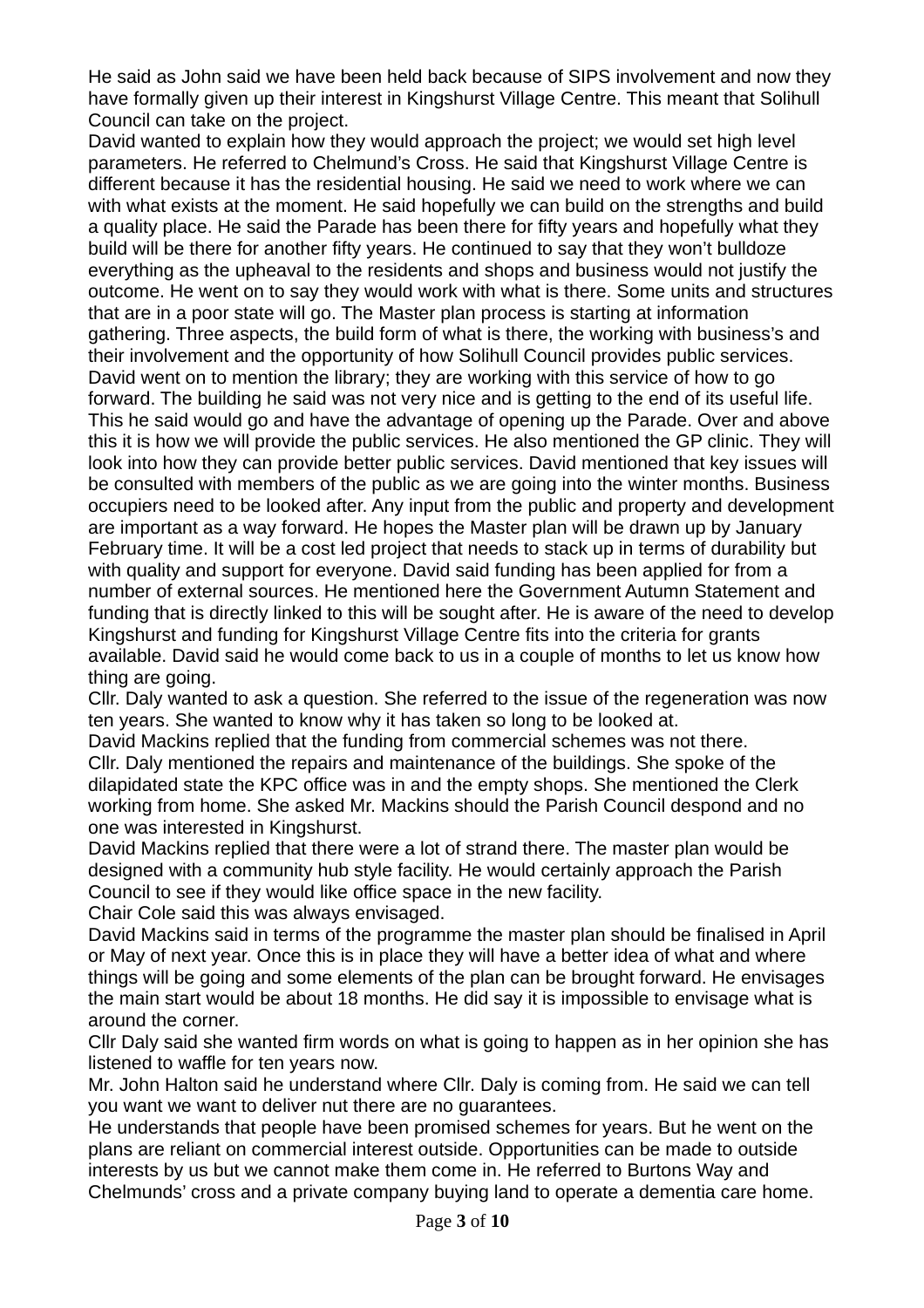The Council have got commitment to the library and services. He referred to the Clerk regarding leaving the office in the Parade. She mentioned that she works in the Library two days a week.

Chair Cole mentioned that SMBC are going to keep them up to date on the master plan and he also mentioned that in a recent meeting with Nick Page Chief Exec of SMBC he was told that the Library will be part of the new hub.

David Mackins said that we do not really call them Libraries any more as they are multi functional providing services within them. He added he cannot give us cast iron answers but Kingshurst is his priority. He added the LGF Funding applied for is part of the LEP area and they said they want schemes that are part of the Autumn Statement, certainty and durability. Kingshurst out of the 22 schemes applied for was the only are which had that level of certainty to go ahead.

He asked if there were any questions.

Cllr. A. Follows referred to the enterprise Community and the new facilities on Chelmunds cross and funding projects. Would they be interested in Kingshurst when it is just a few miles down the road?

David answered that the master plan for Kingshurst is likely to be some new retail facilities and refurbishments which will encourage commercial involvement. He said housing will also be considered.

Cllr. A. Follows asked what the budget SMBC would grant for this project.

David mentioned here that surplus money is made from housing. They would have ideas approximately.

Cllr. A. Follows asked David how certain would it be that this Master Plan would be ready for April 2017.

David said there is already work going on in the background with consultants' now up front. Input and information gathering is taking place now. He will be happy to provide updates as and when needed.

Cllr. B. Follows wished to know what was going to happen to the Mountfort Site. John Halton said the Site has never been identified as a community hub with Doctors Parish Office etc. He said it was always acquired for housing. Historically there were discussions of asking the Co-op store to move there. It has been left as possibly a site compound for a contractor, and temporary accommodations for facilities. This protects the retails and services in the area, lessons learned from building Chelmunds Cross where they lost retailers in the regeneration programme. This would make better use of the land, while the regeneration is in the process.

The Cllrs. were unhappy that the prospect of houses will eventually be put on the site of the Mountford area.

Cllr. John Kimberley wanted to ask the guest speakers why they thought is necessary to open up the Parade by taking the Library and Youth and community Building down. He said this important facility is no more tired than Castle Bromwich.

He summarised that the services that Solihull Council provide will be reduced by knocking down these important facilities to open up the Parade that is only used by Kingshurst residents.

Cllr. David Hinsley offered his opinion that he would like to see the whole of the Parade demolished and replaced. He mentioned an earlier Parade meeting that evening where it had been indicated that those building taken away will be replaced. He asked David Mackins if he was correct in that understanding.

David Mackins said after gathering the interest and input from residents and retailers the master plan can be based on those values.

Chair asked to bring this part of the agenda to a finish now.

He asked the Guests to give us an update in December or and the meeting. They agreed this would happen.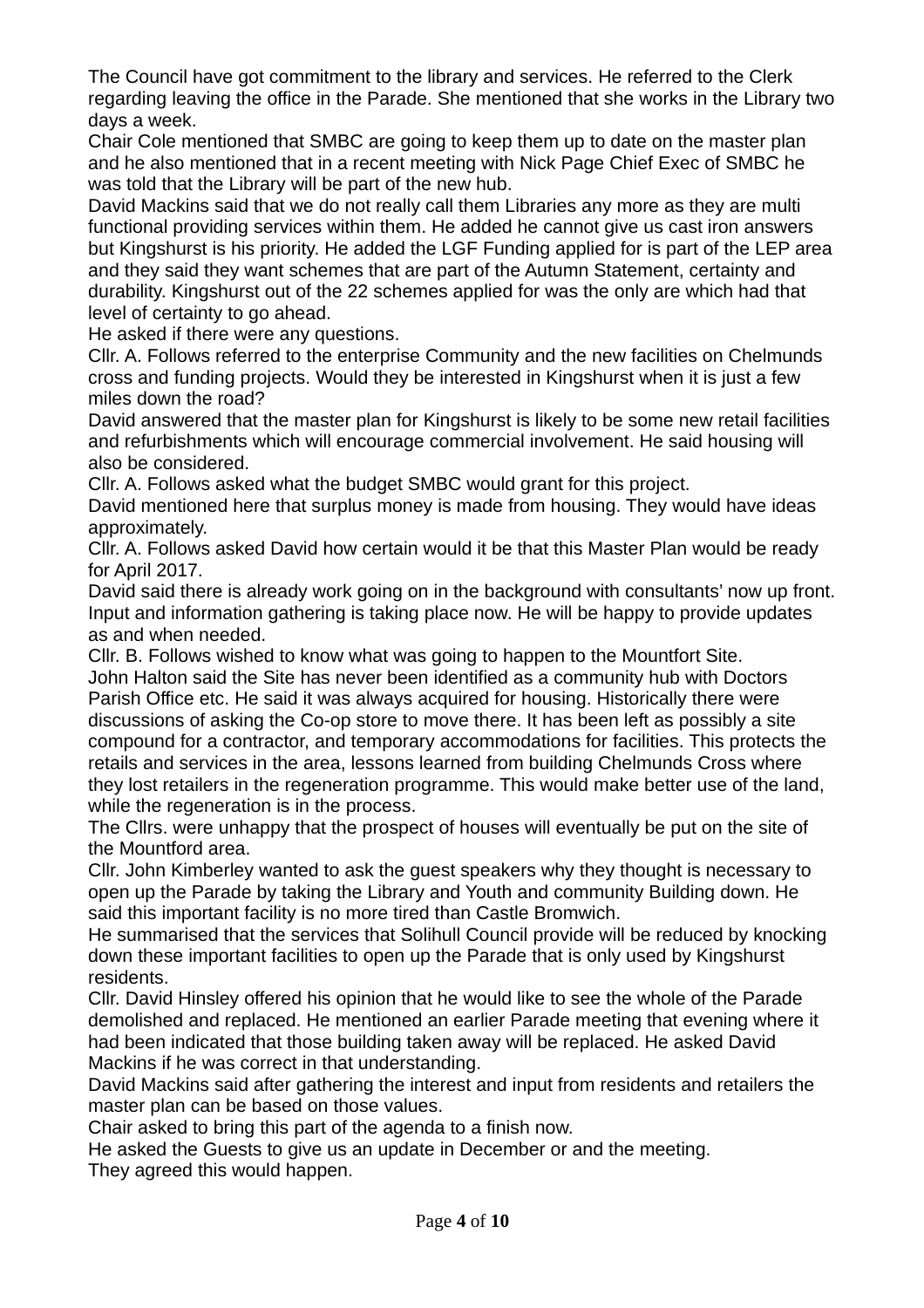John Halton just wanted to mention here that although he said the Mountfort site had been identified for housing it does not mean that housing will be part of the Master Plan.

Cllr. B. Follows wanted to mention that her home is as old as the Parade and is maintained; she said SMBC should have maintained the building.

Cllr. A. Follows said this was the problem with the Parish Office, and when the Clerk enquired about empty shops to move the office into, she was told that the empty shops were in need of extreme improvement and would cost a fortune to the Parish Council to bring up to a habitable standard.

Cllr. Hinsley mentioned here that the empty shops are part of the master plan to move shop tenants into while their premises are being regenerated. This is logical he said but they have been empty for over five years.

Chair asked to draw this to a close and thanked the guests once again.

David Mackins and John Halton thanked the Councillors and left the meeting.

5. **To receive reports from Borough Councillors and West Midlands Police.** Chair read out the three reports. All will be attached to the Minutes.

A combined report was received from Cllr. Evans and Cllr. Hall which Chair Cole read to the Councillors and members of the Public.

A telephone report was given to the Clerk by Borough Cllr. Flo Nash. In this report she mentioned that a recent enquiry of damage to the play surface where a see saw had once been had been repaired. Cllr. David Woolley said this is not the case.

West midlands Police Chris Stow also gave a report.

No one had any comments regarding the rest of the reports.

## 6. **Finance: To receive and approve reports from KPC Finance Committee and make decisions as appropriate.**

6.1 Report from the RFO Louise Baudet: The Clerk had given each Councillor a copy of her report which will be attached to these minutes in the minute book. Cllr. A. Follows read out her report.

6.2 **To agree and pass payments for October.** Approval for £3106.09 was agreed and passed.

**6.3 To consider any other items for payment.** Cllr. A. Follows asked if anyone was aware of any other payments to be passed before the next meeting. The Bugler for the Last Post at the remembrance service of £140 was agreed and passed along with the £250 for the buffet after the Service at St. Barnabas Church.

Cllr. Hinsley mentioned here a reference from the RFO's report regarding the Internal Auditor, and how we need to consider before the end of the year a decision and this would need to go onto the agenda for next month. He continued to mention from the report the Website. He would not be able to take it on before the end of October as indicated in the RFO'S report. He suggested the KPC ask Louise to carry on until changes can be implemented. This was proposed and passed to keep Louise Baudet engaged to do the website for the next 12 months. All agreed.

Cllr. Hinsley also mentioned that he thought Louise Baudet RFO was incorrect on stating that we could only bring in (adopt) the Power of Competence at the AGM. The Clerk has been asked to take the qualification connected with the WALC CiLCA for the Power of Competence. It is his understanding it can be adopted at any Council Meeting. He said we need to discuss it and make a decision and get the Clerk to do the training or leave it to later in the year. He continued that it has implications for us to be able to raise the precept.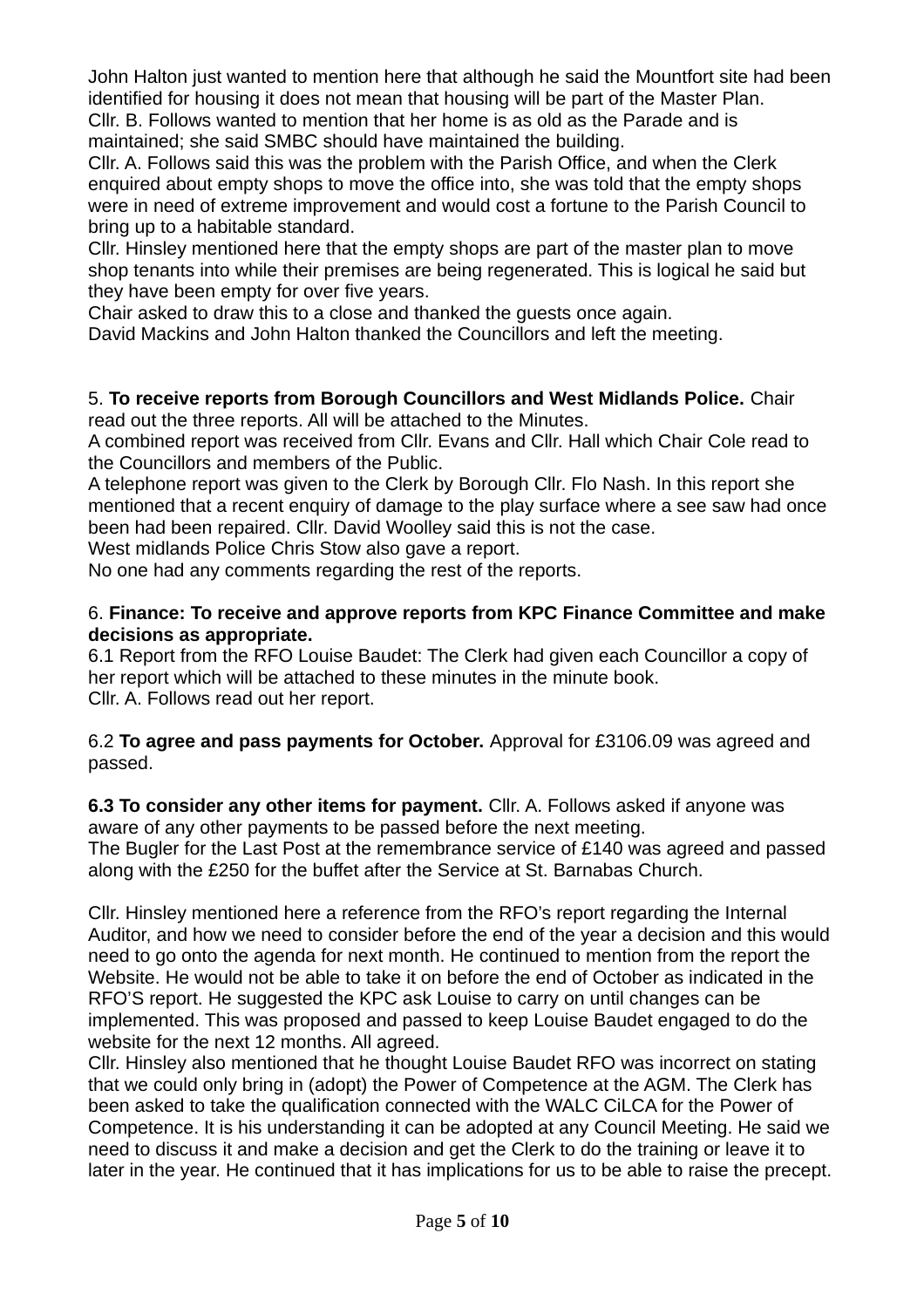Cllr. A. Follows proposed to get the Clerk to clarify that with WALC if it can only be adopted and the AGM. If it can be done at anytime then we will have an answer by Novembers Meeting and we can make a decision at that point to either go for the Power of Competence or stop as we are.

David Hinsley also referred to the Internal Audit and that it does have to be given to an independent body.

Cllr. A. Follows agreed that Louise Best up until last year had always been engaged to internally audit the KPC accounts. He proposed that the Clerk get in touch with Louise Best for a quote this year as the accounts are computerised.

# **6. 4 To consider the Invoice received from former RFO and the recovery of money.**

Arden Associates had sent in an invoice **for work carried out to March 2016,** preparation for year ending accounts, finalisation of the PAYE scheme to the 5<sup>th</sup> April, along with the finalisation of the pension scheme to the  $5<sup>th</sup>$  April and general correspondence, his fee had come in at £765. Cllr. A. Follows went on to explain that Arden Associates had already received two standing orders of £400 for the months of April and May. Arden Associates have sent a cheque with the invoice for £35.

The dispute that had been pointed out by the current RFO was that he had not cancelled his standing order and he had been asked in a written letter that any other services he provide for the KPC after the 31st Mach should be invoiced separately.

It was the opinion of the Councillors that most of the work should have been carried out to the 31<sup>st</sup> March. The Clerk was asked to request that a letter be written by Louise Baudet to Arden Associates to clarify what was involved in this invoiced work after the  $31<sup>st</sup>$  March 2016.

Cllr. A. Follows went on to say that the preparation of the accounts should have been done up to the  $31<sup>st</sup>$  March, even if he was still engaged by the KPC. So he felt that the KPC was being charged after the event. All agreed that the RFO write to the former RFO to clarify and be more specific in regards to the work invoiced for £765.

Cllr. John Kimberley wanted to ask Cllr. Follows a question regarding why the payments went out. He asked how that was possible.

Cllr. A. Follows explained it was assumed Arden Associates would cancel the Standing Order as they had been formerly advised in November 2015 that their services would come to an end at the  $31<sup>st</sup>$  March 2016. The Clerk wrote to the bank to cancel the standing order of £400 a month after a second payment had been taken out.

Cllr. Kimberley said that although he is unhappy with the invoice he said there would have been some work that would have had to be prepared after the end of  $31<sup>st</sup>$  March.

It was explained that Arden Associates had been given a letter by email and also handed to him requesting any further work after the  $31<sup>st</sup>$  March should be invoiced to the KPC. It had also been requested by the RFO twice for the monies to be returned.

Cllr. A Follows appreciated what Cllr. Kimberley was saying that the accounts could not be completely finalised by the  $31<sup>st</sup>$  March but the invoice seemed excessive to have £765 worth of work in April and May.

Chair asked for this to be concluded and said it has been passed that the RFO write to Arden Associates to clarify the work that had been invoiced.

#### 7. **Events: To receive and approve reports from KPC Events Committee and make decisions as appropriate.**

7.1 Update on Christmas tree Festival. Cllr. T. Williams and the Clerk had a meeting with Rev. Johnson and the St. Barnabas Church Council. 38 Christmas trees can be fitted into the Church. All lights are to be battery driven. Posters are available now with the application form to be returned to the vicarage or the Clerk at the Library. A couple of people have already replied. Cllr. Williams asked again about the rota for duties when the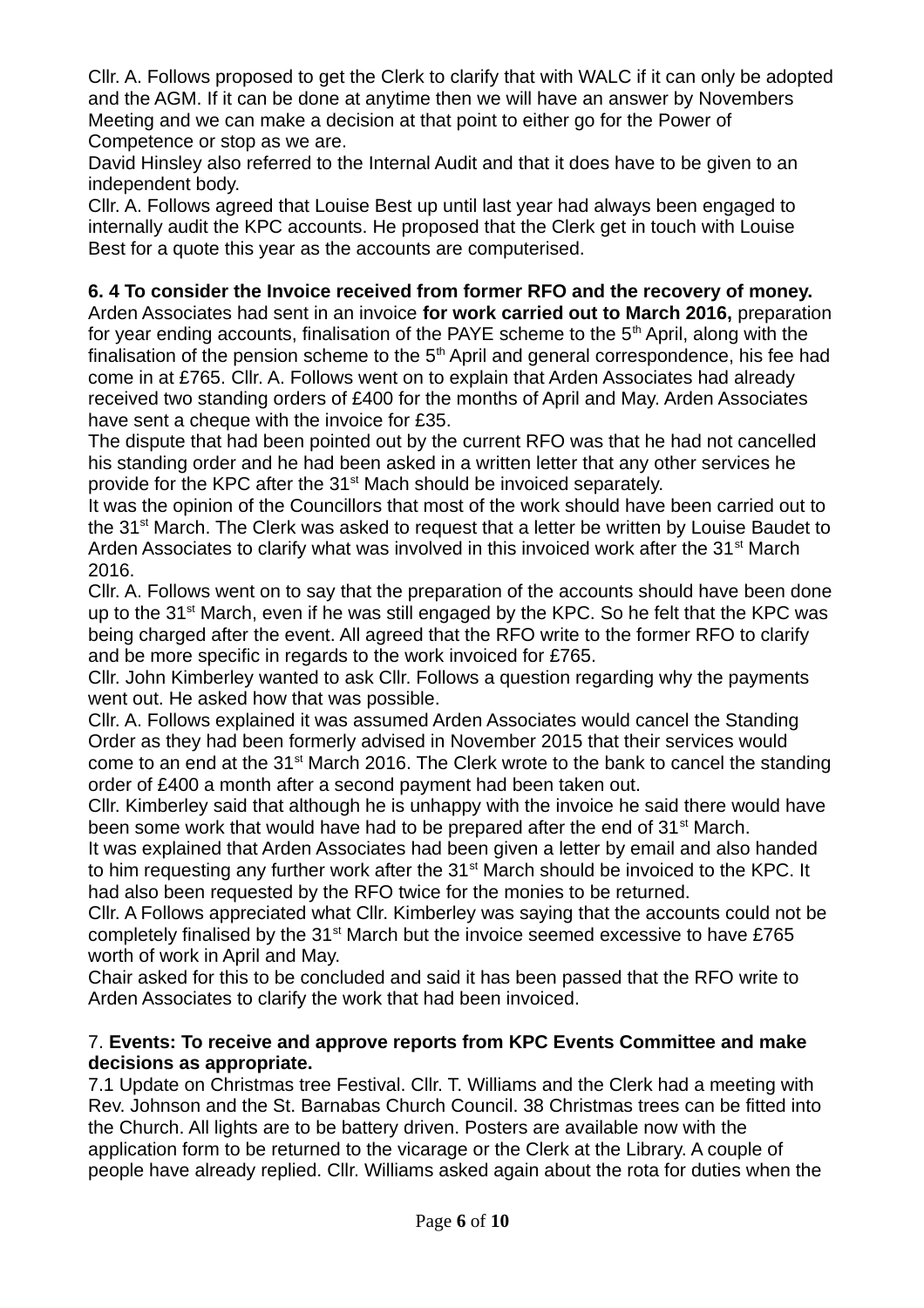festival is taking place in the Church. She asked that the councillors give their times of when they can help out to the Clerk.

7.2 Remembrance Service Buffet has been agreed that the KPC will provide the Buffet after the service.

7.3 Magician for the three Kingshurst Schools Christmas Parties. All agreed that the KPC provide the magician to entertain the three schools for the children's end of term parties. Cllr. Linda Cole asked that we make sure the Magician entertaining will have a different routine and trick from last year as the children will remember them. Clerk would make sure the Magician confirmed this.

Cllr. A. Follows mentioned here that any Councillors not attending the remembrance service should let the Clerk know as Jean Johnson reserves seats in the Church for them. Cllr. Sheila Day said that residents have complained to her that they miss the Christmas event in the Parade. She wondered if we would be able to do this again another year. Cllr. Pauline Cooper-Hinsley mentioned here that the Parade Group are not doing anything this year so the KPC can put the tree up at anytime. Hopefully they will do something next year. She also confirmed that the Chemist will give her lolly-pops which she can give to the children in the Church hall at the Christmas tree festival.

Chair asked that Christmas 2017 need s to go onto the Agenda.

Cllr. Follows said it will have to be part of the up and coming Precept.

#### **8. Allotments: To receive and approve reports from KPC Allotments Committee and make decisions as appropriate.**

8.1 Discuss arrangements to terminate tenants that are not attending their allotments. Cllr. Mulready said there are quite a few allotments that are very untidy and he asked the Clerk to write to every allotment holder to request immediate attention to those that are un-kept and a date for them to abide to as they are not adhering to the tenant agreement.

The skip was mentioned and this will be put on next month's agenda.

Cllr Hinsley mentioned that he and Pauline had also inspected the allotments and agreed something must be done. He passed round photos to the councillors.

8.2 Jubilee Gardens updates. The Clerk has been asked to get in touch with Gro Organic to point out the health and safety hazards of the holes that have been dug for fence posts. Chains and lock to the orchard were mentioned. A member of the public agreed that it is locked.

**9**. **Pavilions:** To receive and approve any reports regarding the Pavilions Sporting Club and make decisions as appropriate.

9.1 Update on current situation regarding the Pavilions Sporting Club. Every Councillor had a copy of the re-assignment notes from Fluretts estate agents. Listing the transaction and finance. No confirmed updates had been received. The Clerk had heard that the Fleurets Solicitors were holding it up but not confirmed officially. KPC Solicitor has not come back with any updates as yet.

9.2 To Approve correspondence from Fleurets Estate agents re Sale of the Lease. The correspondence was not approved owing to the error in the paperwork from Fleurets. Nothing received.

Cllr. Daly wanted to know if the person buying the lease is buying the building. This was not the case, it is only the lease that they are buying and KPC still own the building.

## **10. To receive reports from members representing KPC on outside bodies**

**10.1** Birmingham Airport Consultative Committee: Cllr. Dawson reported that no meeting is scheduled at the moment. Nothing to report as Cllr. Dawson was not present.

**10.2** WALC/SAC. Cllr. Hinsley said the next meeting is due on the 20<sup>th</sup> October with Guest speakers from West Midlands Transport.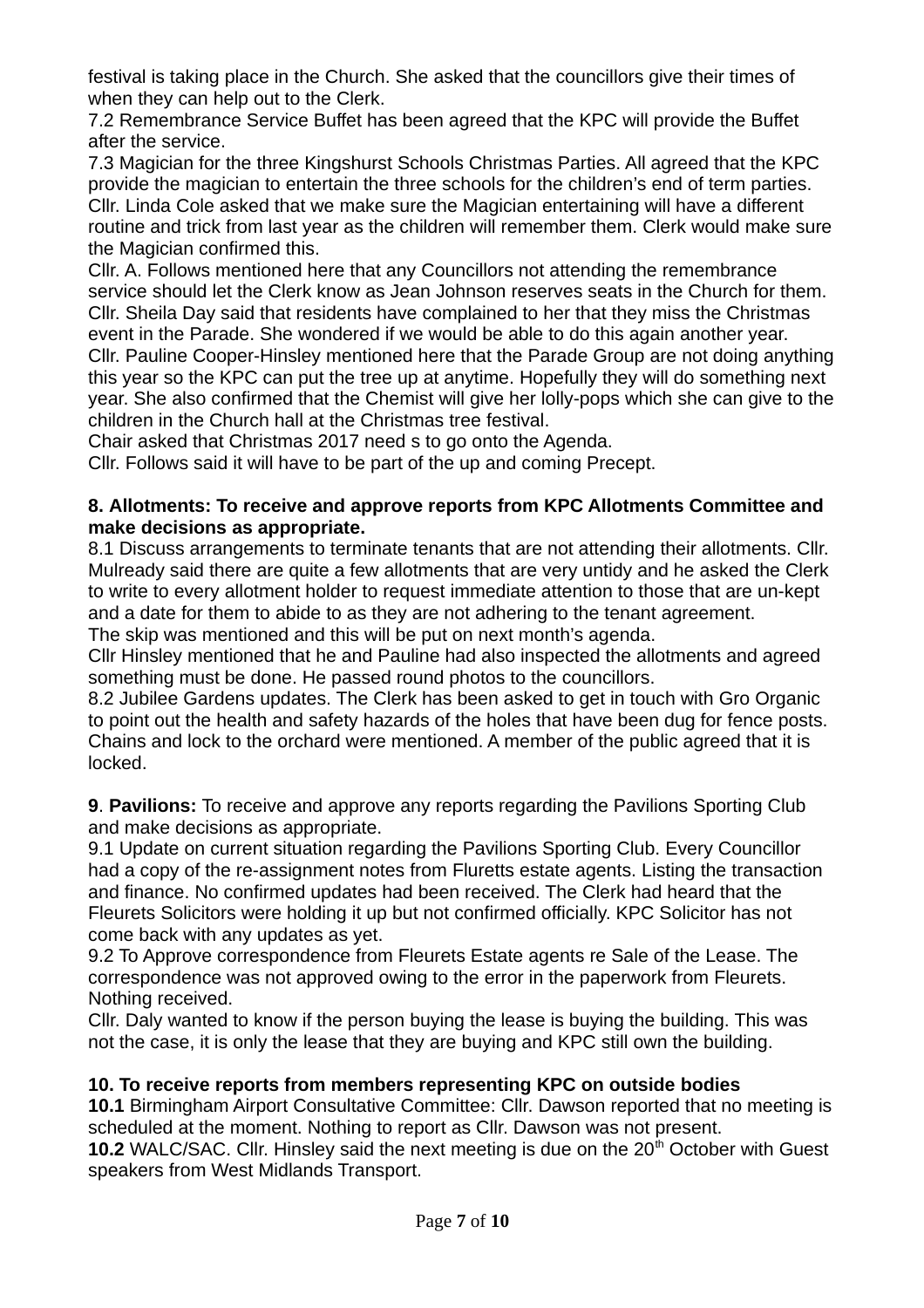**10.3** School Governors Reports. Nothing to report. Chair Cole stated that the Kingshurst School meeting takes place next Tuesday. Cllr. A. Follows said Yorkswoods meeting took place last week but nothing really to report. The re-modelling of the school is still in the pipeline and he has a meeting regarding the draft plans in the morning. The start of the building is hoping for spring next year.

**10.4** North Solihull Partnership Forum: Nothing furthermore to add here.

**10.5** Regen: As above. See agenda items 4 regarding the plans for regenerating Kingshurst.

**10.6** To form a new committee for action against SMBC schedule for site submissions 2026 With Ward Councillors and Parish Councillors, as part of Action for Babb's Mill. Chair said in view of what has just happened in losing the fight to stop building on Babb's Mill he thinks that this can be discussed next month when things have calmed down as there is a lot of upset and anger at the moment with residents and groups.

# **11. Progress reports for information/action and make decisions as appropriate:**

**11.1** Publication scheme and website. Cllr. David Hinsley mentioned the inaccuracies on the website and the updates not being done. He suggested a working party be set up to discuss and consider taking on the website. It had been voted that the current host carry on for another 12 months, but opinions to change earlier were voiced. Cllr. Hinsley was asked to take it over next year.

Cllr. John Kimberley said he was uneasy about a Councillor taking it over as this would be viewed as inappropriate and a conflict of interest. He appreciated it needed to be updated. He thinks the Clerk should update it, if she is unable to do this then it should be serviced by an outside source. He said the website needs to be as updated as possible maintained to the end of the current financial year and in the meantime look at another service to host it. He said again it should not be done by a councillor.

Cllr. David Hinsley said he agreed with Cllr. Kimberley. But the setting up can be done by us and the administration can be done by the Clerk as it is simple to do. He suggests pay the Clerk an extra hour a week to do this. He mentioned that the Clerk Son writes websites and maybe he should be considered. The Clerk asked that would that be a conflict of interest if her son was paid to host the website.

Further discussion took place. Forward thinking should take place.

A working party will be formed to take this further. Cllr. Hinsley, Cllr. A Follows and the Clerk will form the working party.

Cllr. Hinsley said immense changes regarding information for the public will be taking place.

**11.2** Lease for M E B Renting at the Pavilions. Contract to be revised. See Email received. An email had been received regarding their considered costs. They suggested an annual rent of £100 subject to review every fifth year.

Cllr. Hinsley said £100 is not enough he considers £150 which covers inflation and review it in five years time.

Cllr. A Follows thinks every three years.

Chair proposed we should reply and ask for £150 annually and review the contract every three years. All agreed.

Cllr. A. Follows said we need a quote for the solicitor's charges, and asked the Clerk to ask Richard Holt of Evans Derry.

**11.3** Security gates in the Parade. Update. Cllr. Woolley said the closure of the gates is inconsistent. He noticed to his amusement for five nights last week the security firm locked three gates and left the front one open each night. The Clerk will get in touch with SMBC and report the findings.

**11.4** Heavy goods Vehicles using Cooks Lane. Chair Cole has written a letter to the Chief Constable of W M Police they responded with a letter asking for the best time for traffic Police to target the heavy goods vehicles.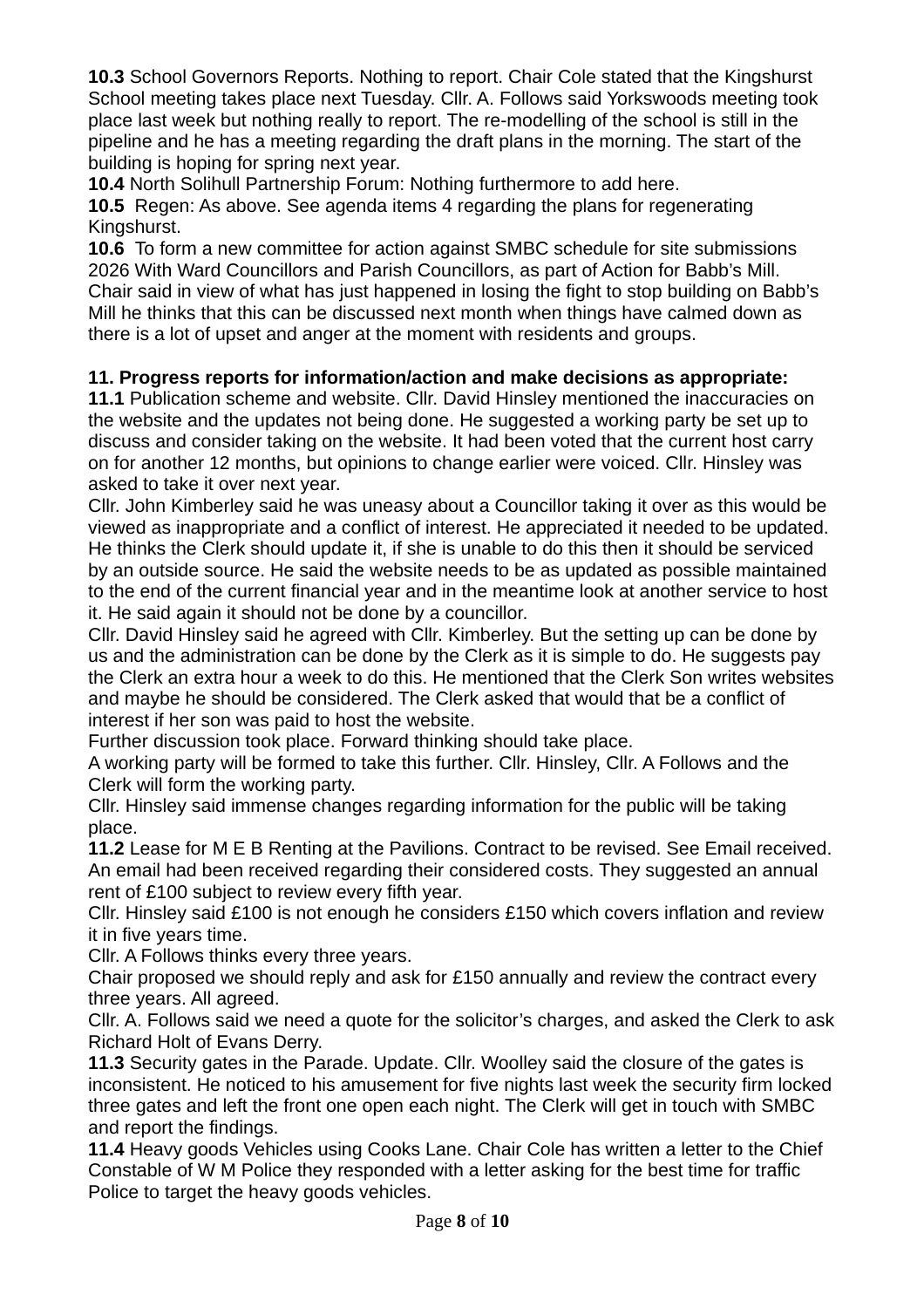Chair said he would write back requesting they monitor at peak rush hour times.

# **12. Planning: To consider and comment on any planning applications received:**

Nothing had been received. Clerk mentioned that nothing has been sent to us but we did find the SMBC schedule for site submissions 2026.

## **13. Planning: To consider, comment and take action if appropriate on any planning that is being proposed for the future:**

13.1 Local Development Plan: Babbs Mill. Unfortunately the battle has been lost to save planning permission being granted to build on the Nature Reserve. Chair attended the final solution meeting on the Thursday evening. He was told that 11k were on the housing list and that these houses to be built on Babb's Mill are required by Kingshurst residents. Chair looked and the councillors and members of the public and said how many people in Kingshurst have 350k to buy one of these houses? It's is sad that it has gone through he said and the work will probably start anytime now.

13.2 Mountfort Public House Site: Any updates that may have been received. No updates to date.

13.3 Schedule of Call for sites submissions. Nothing mentioned here to report.

**14**. **Information items:** To receive and discuss items for information and comment/action if appropriate.

**14.1** Correspondence and emails:

The Correspondence had already being acknowledged within the meeting.

**15.** Standing Orders of the KPC: to discuss approve/amend and adopt from date of this meeting. Cllr. Hinsley had nothing to change and report here. He did want to remind everyone that it is legal for anyone to record meetings. He said at the WALC workshop recently that Councils should consider recording the meeting themselves. This will be an agenda item for next month's meeting.

# **16. Public Participation:**

To adjourn to allow public participation for 15 minutes.

Residents are invited to give their views and question the Parish Council on issues on this agenda, or raise issues for future consideration at the discretion of the Chairman. Members of the public may not take part in the Parish Council meeting itself.

No members of the public wanted to speak, after encouragement from the Chair. A member of the allotments said he agreed with the letter to go out to tenants of the allotments and the un-safety of the holes in the Jubilee gardens dug ready for the fence posts. He asked the council for permission to pick the fruit for distribution to local charities. This was agreed.

Another member of the public referred to the website for the KPC and offered to help in the production of a free website online. He would give his details to the Clerk afterwards.

**17. Councillors' reports and items for future agenda:** Councillors are requested to use this opportunity to report minor matters of information not included elsewhere on the agenda and to raise items for future Agendas. Councillors are respectfully reminded that this is not an opportunity for debate or decision making.

Nothing further was suggested for future agendas.

Cllr. Tina Williams wanted to go back to the agenda item 10.6 referring to the new action group regarding the SMBC sites that have been placed into the submission sites for 2026. She mentioned the Smith Wood Safe and Sound in Area 13 and how they would be interested in someone talking to them as they are worried about losing their Auckland